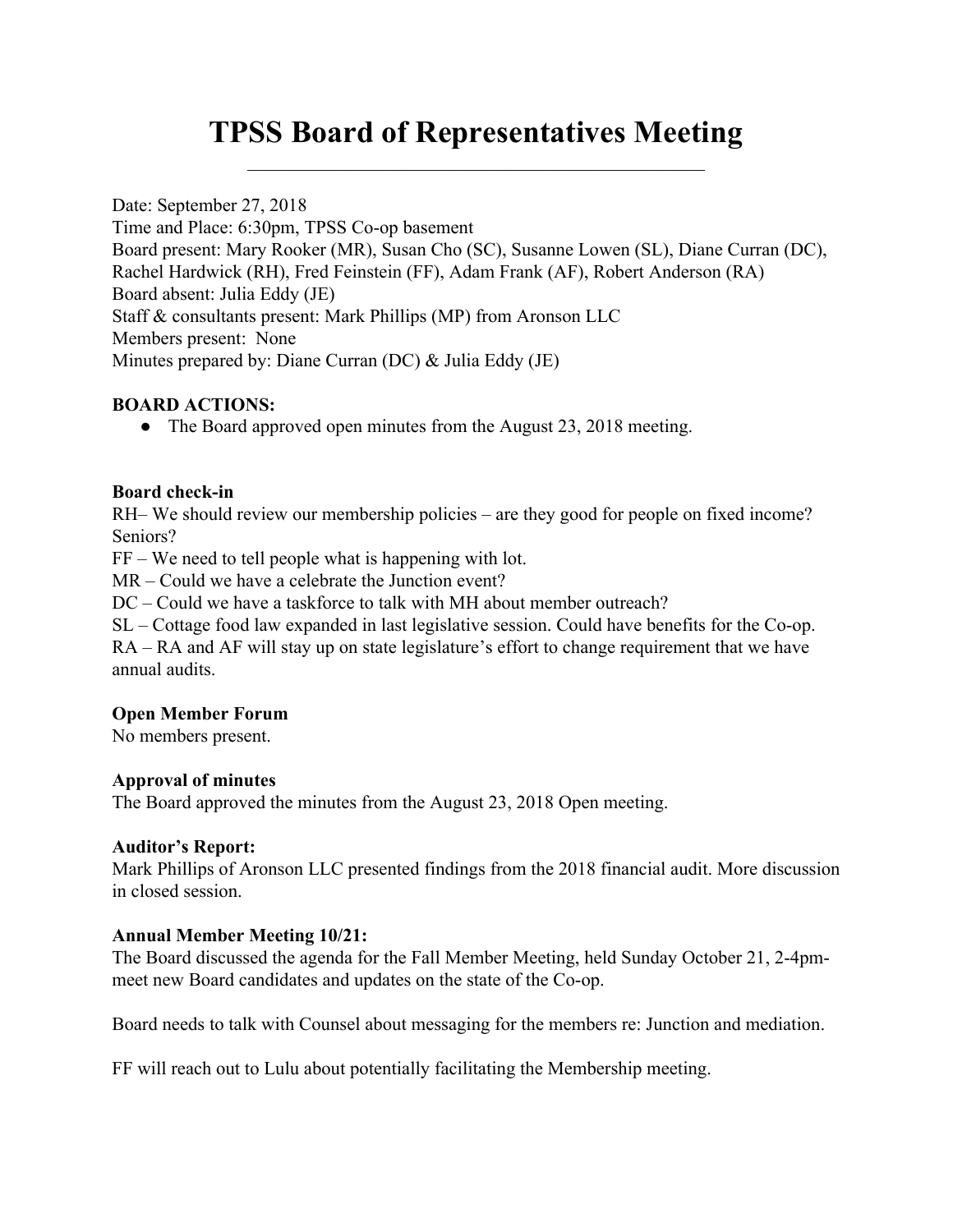FF drafted a message to send out to members regarding the 10/21 Membership meeting.

#### **Other Board Business:**

Discussion of L2 - Staff Treatment, L4 - Quarterly Financials, L5 - Budget Reports were tabled until the October Board meeting.

FF and DC will identify documents to put on website related to the Junction.

Leandra (TPSS Marketing & Outreach) is talking with Mike Houston (MH) about a reception/meet and greet event.

Leandra sent around a sign-up sheet for local events when she needs volunteers. Board members should look for an email from Leandra or Mary.

In the GM report for this month, MH reports that he is beginning to think about the lot and he welcomes input.

### **Next Board Meetings:**

RA will run the October 25 Board meeting. The November Board meeting moved to Tuesday Nov. 29.

*Meeting adjourned at 8:30 pm.*

#### *Committee Assignments:*

Audit and Finance Committee: AF (Chair); RA, SL, JE Policy Committee: SC (Chair); AF, DC Membership and Community Affairs Committee: FF (Chair); MR, DC GM Search Committee: AF (Chair), MR, SL Nominations Committee: RH (Chair); AF, FF Personnel Committee: RH, RA, MR Mediation Committee: RA, FF, SC, RH, DC Governance Reflection Committee: MR, FF, SL, AF

#### **Term 2017 Meeting Attendance:**

|          | Dec    | Jan | Feb | Mar | Apr | Ma | Jun | Jul | Aug | Sep | Oct | <b>Nov</b> |
|----------|--------|-----|-----|-----|-----|----|-----|-----|-----|-----|-----|------------|
| Anderson | $\ast$ | *   | ∗   | *   | *   | *  | ∗   | *   | ex  | *   |     |            |
| Curran   | ex     | *   | *   | *   | *   | *  | *   | *   | *   | *   |     |            |